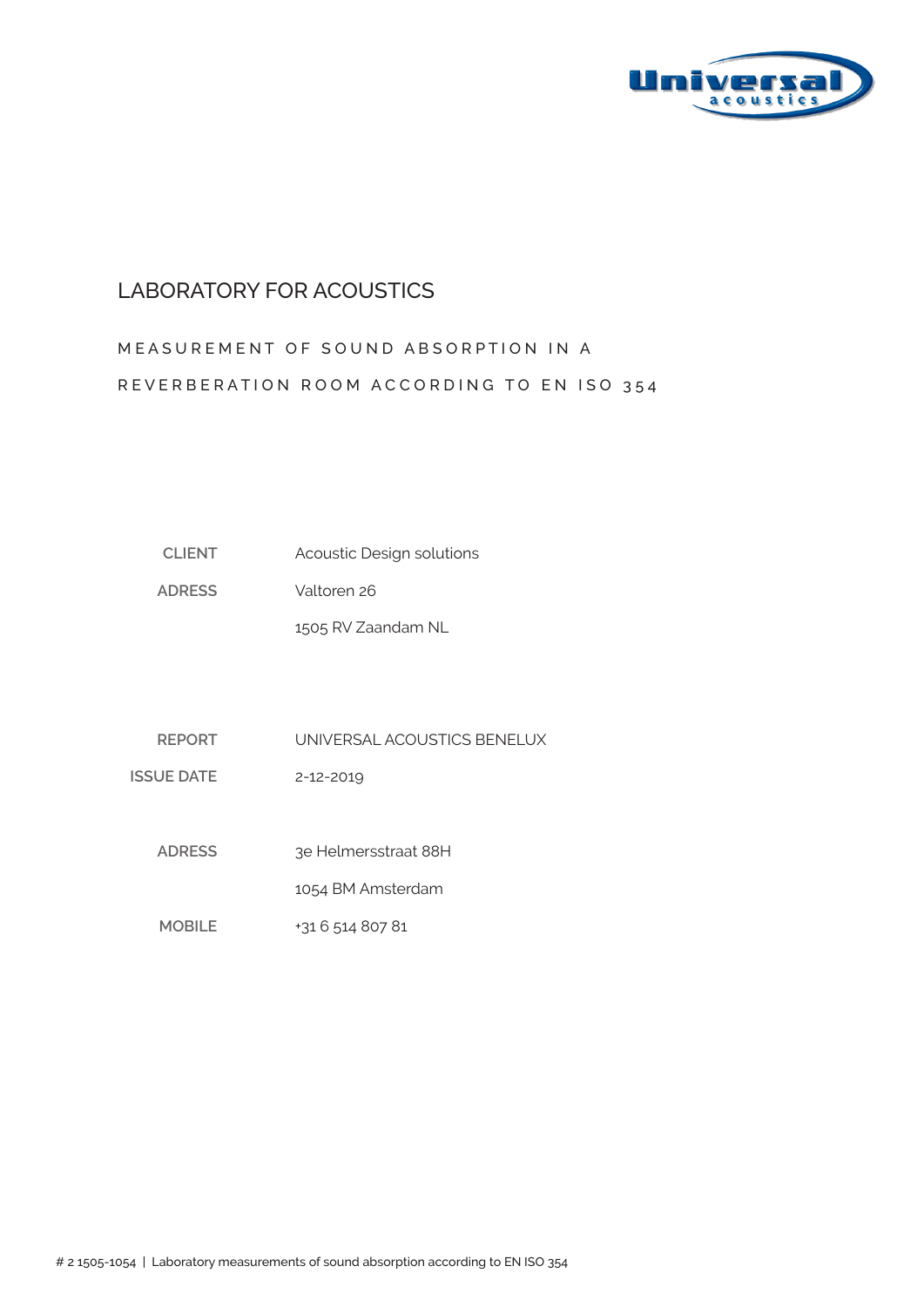## INTRODUCTION



| <b>REPORT NUMBER</b>   | # 2 1505-1054                                                                                                                                                                                                                         |
|------------------------|---------------------------------------------------------------------------------------------------------------------------------------------------------------------------------------------------------------------------------------|
| <b>DISCRIPTION</b>     | Laboratory measurements of sound absorption                                                                                                                                                                                           |
| <b>TEST SPECIMEN</b>   | Acoustic Pendant Light                                                                                                                                                                                                                |
| COLLECTION             | <b>Acoustic Design Solutions</b>                                                                                                                                                                                                      |
| <b>MODEL</b>           | Rice Field 240                                                                                                                                                                                                                        |
| <b>EXECUTION</b>       | Melamine foam with flock                                                                                                                                                                                                              |
| <b>USED STANDARD</b>   | EN ISO 354:2003. Measurement of sound absorption in a reverberation room                                                                                                                                                              |
| <b>ISSUE DATE</b>      | 02-12-2012                                                                                                                                                                                                                            |
| <b>SIGNATURE</b>       | <b>Michiel Post</b><br><b>Technical Consultant</b>                                                                                                                                                                                    |
| <b>CONTAINS</b>        | The technical-ownership of the the ISO 354:2003 accreditation falls to Universal Acoustics<br>BeNeLux, the same way as the technical signatures of this report. The test is performed by<br>personnel of Universal Acoustics BeNeLux. |
|                        | Facilities where measurements are carried out under the scope of ISO 354:20036<br>accreditation belong to the Acoustics Area of Universal Acoustics BeNeLux.                                                                          |
| <b>NUMBER OF PAGES</b> | 10                                                                                                                                                                                                                                    |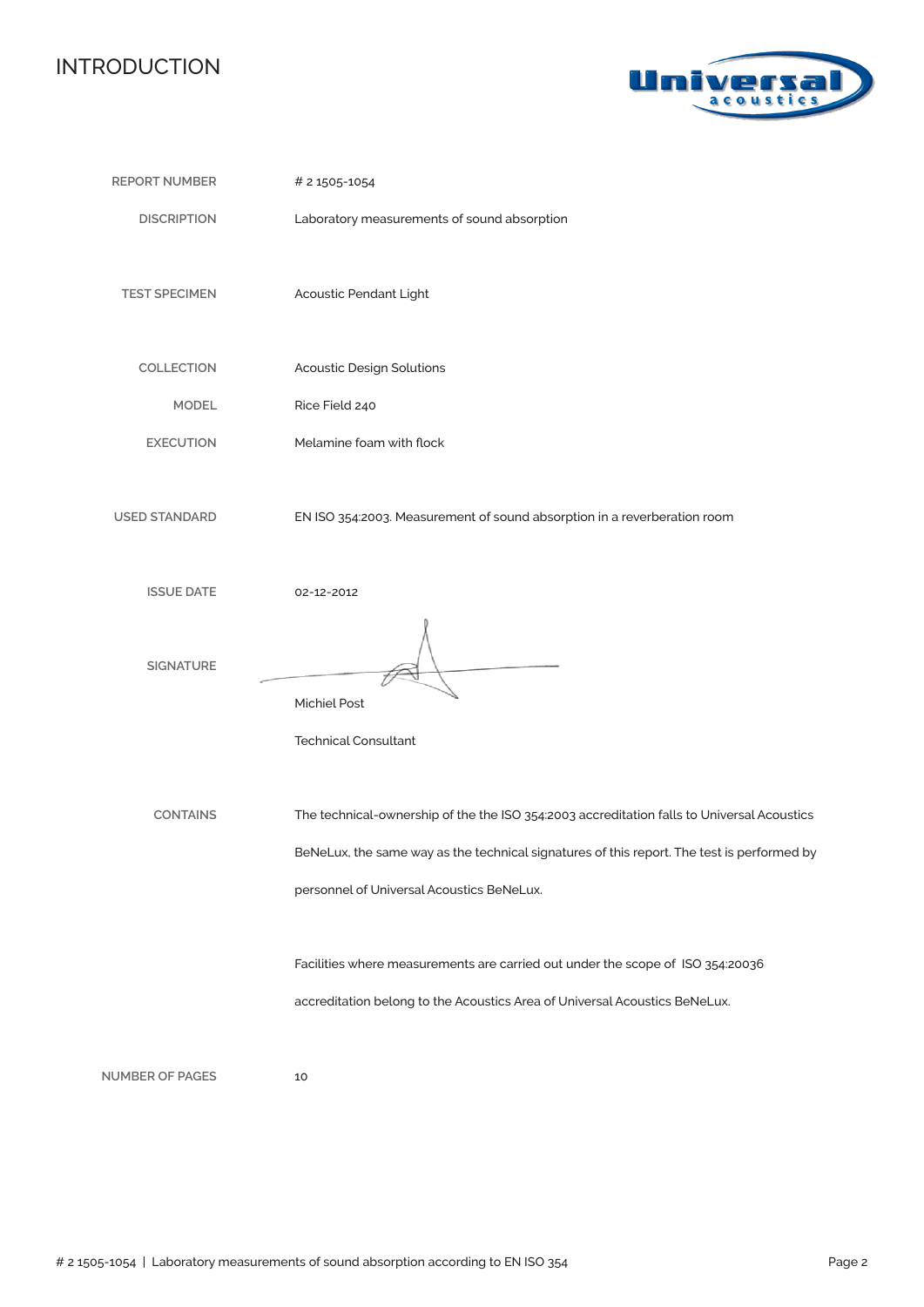#### TEST SPECIMEN DISCRIPTION



**TEST SPECIMEN DESCRIPTION**

The products are installed for the laboratory test in the same manner as they

are typically installed in practice;

- free hanging from the ceiling of the reverberation room

**MODEL**

**MATERIAL**

Rice Field 240 with flock

1200 x 2440 x 523 mm

Basotect | Open cell melamine foam (9 kg/m3 of nominal density)

**NOMINAL DIMENSIONS**

**DRAWING OF THE MODEL**

**ARRANGEMENT TEST SPECIMEN** 





The product was suspended from the ceiling of the testing room at a distance of 800 mm with the material faces exposed to the sound and covering a surface of  $5.0 \text{ m}^2$ , according to the following sketch.



**MATERIAL SELECTED AND DELIVERED BY**

Acoustic Design Solutions

**APPLICANT MOUNTING PREFORMED BY** 

Acoustics Design Solutions

**DATE OF MOUNTING**

26 September. 2019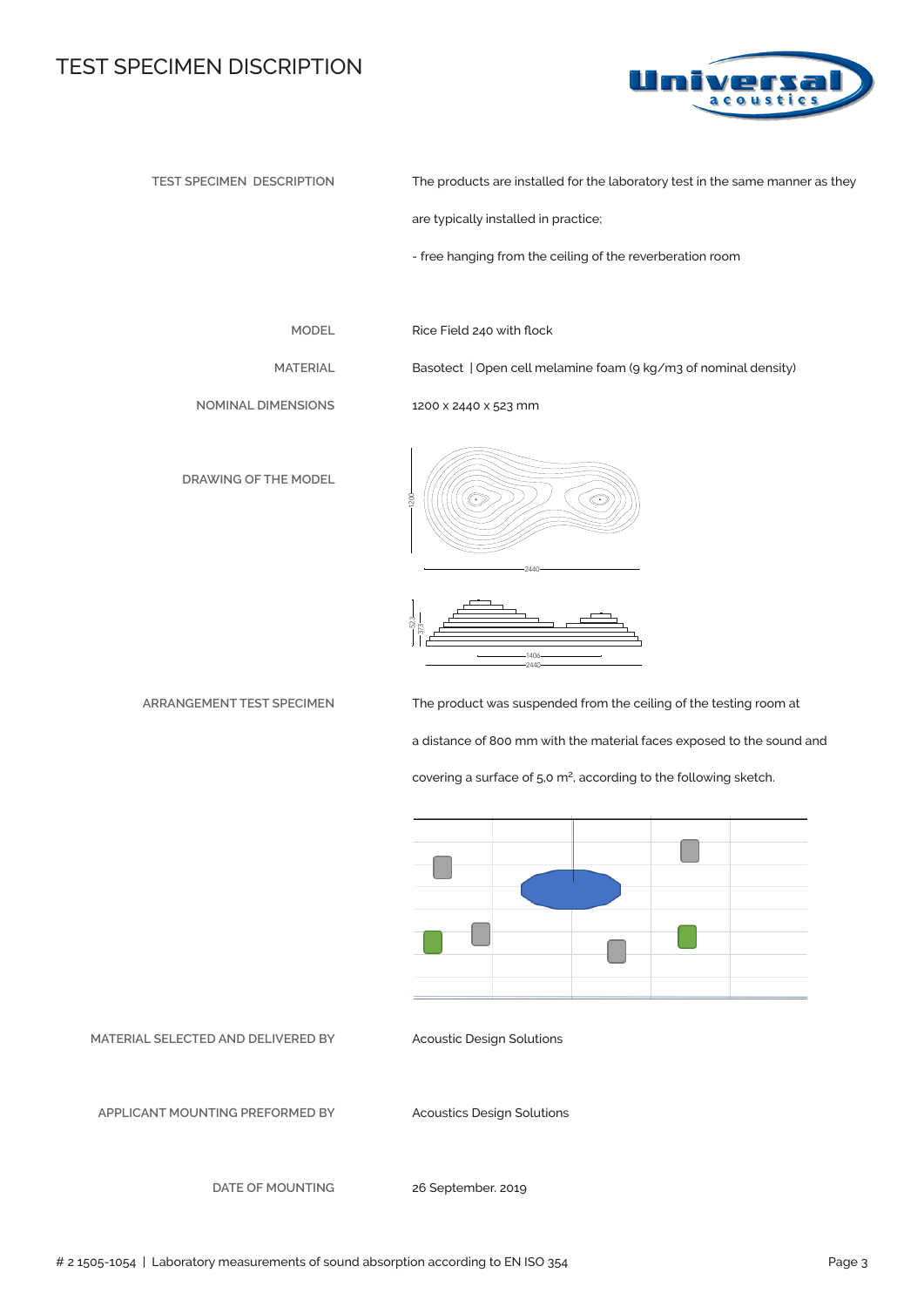## LABORATORY TEST FACILITIES



 **LABORATORY TEST FACILITIES** The test is performed in the reverberation room. This room is a regular parallelepiped of 3.12 x 6.30 x 2.27 meters with a total surface area of 90.48 m2 (walls, floor and ceiling). The room complies with the requirements of EN ISO 354:2003.



Sketch of the reverberation room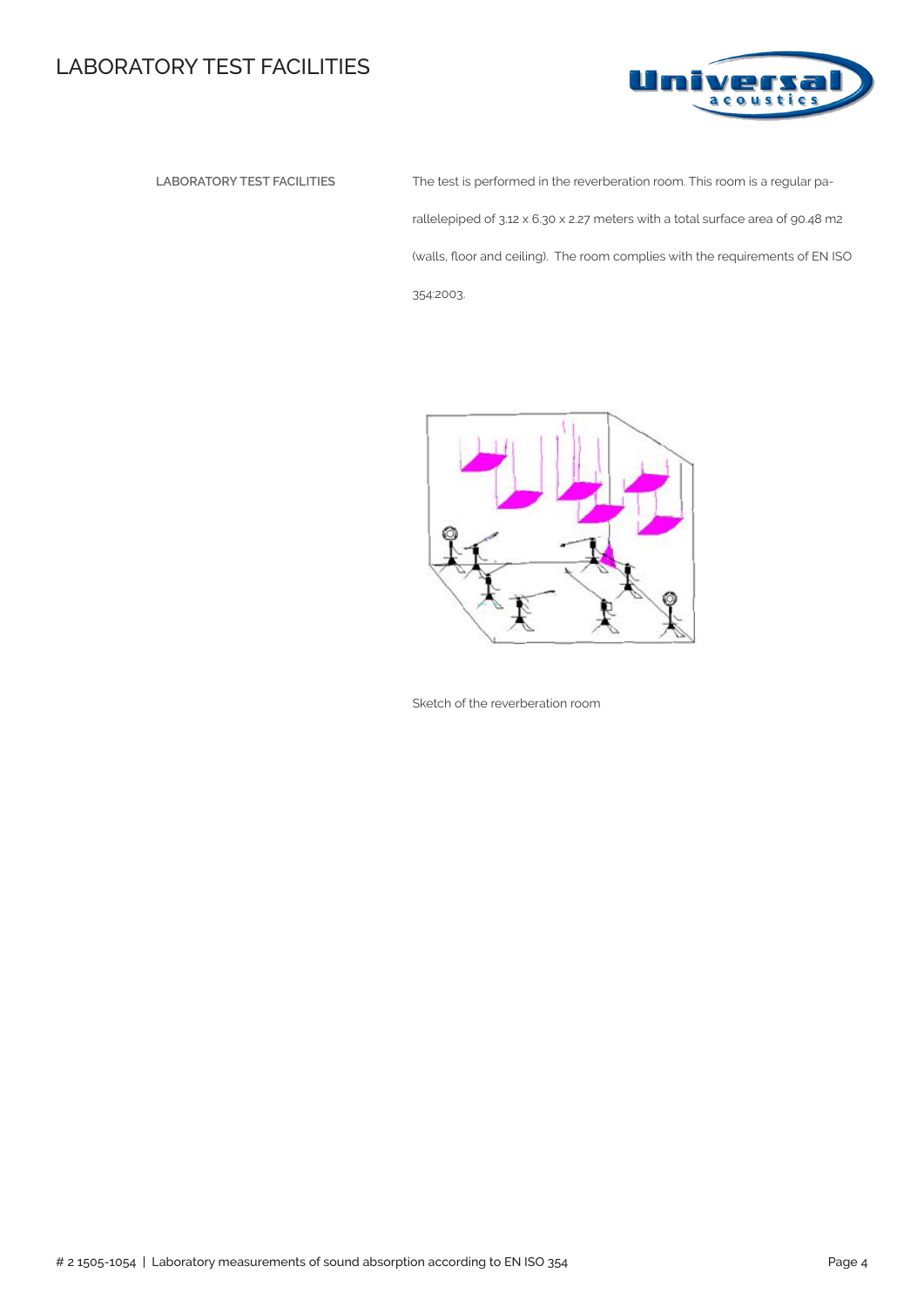# EQUIPMENT AND TEST CONDITIONS



**REVERBERATION ROOM** 

| <b>MICROPHONE</b> | NTi Audio M2230, SNo. 2175,                           |
|-------------------|-------------------------------------------------------|
|                   | (User calibrated 2019-02-18 14:07 42.8 mV/Pa)         |
| SOUND SOURCE      | NTi Audio Omni Directional Source DS3, SNo, D-1035-A0 |

CONTROL ROOM

| ANALYZER   | XL2, SNo. A2A-05754-E0, FW4.10 |
|------------|--------------------------------|
| CALIBRATOR | Brüel & Kjær 4231; N° 2061476  |

| UNCERTAINTY IN THE MEASUREMENT |  |  |
|--------------------------------|--|--|
|                                |  |  |

OF ATMOSPHERIC CONDITIONS

| <b>AIR TEMPREATURE</b> | $±0.5$ <sup>o</sup> C |
|------------------------|-----------------------|

AIR HUMIDITY ±5%

ATMOSPHERIC PRESSURE 2 mbar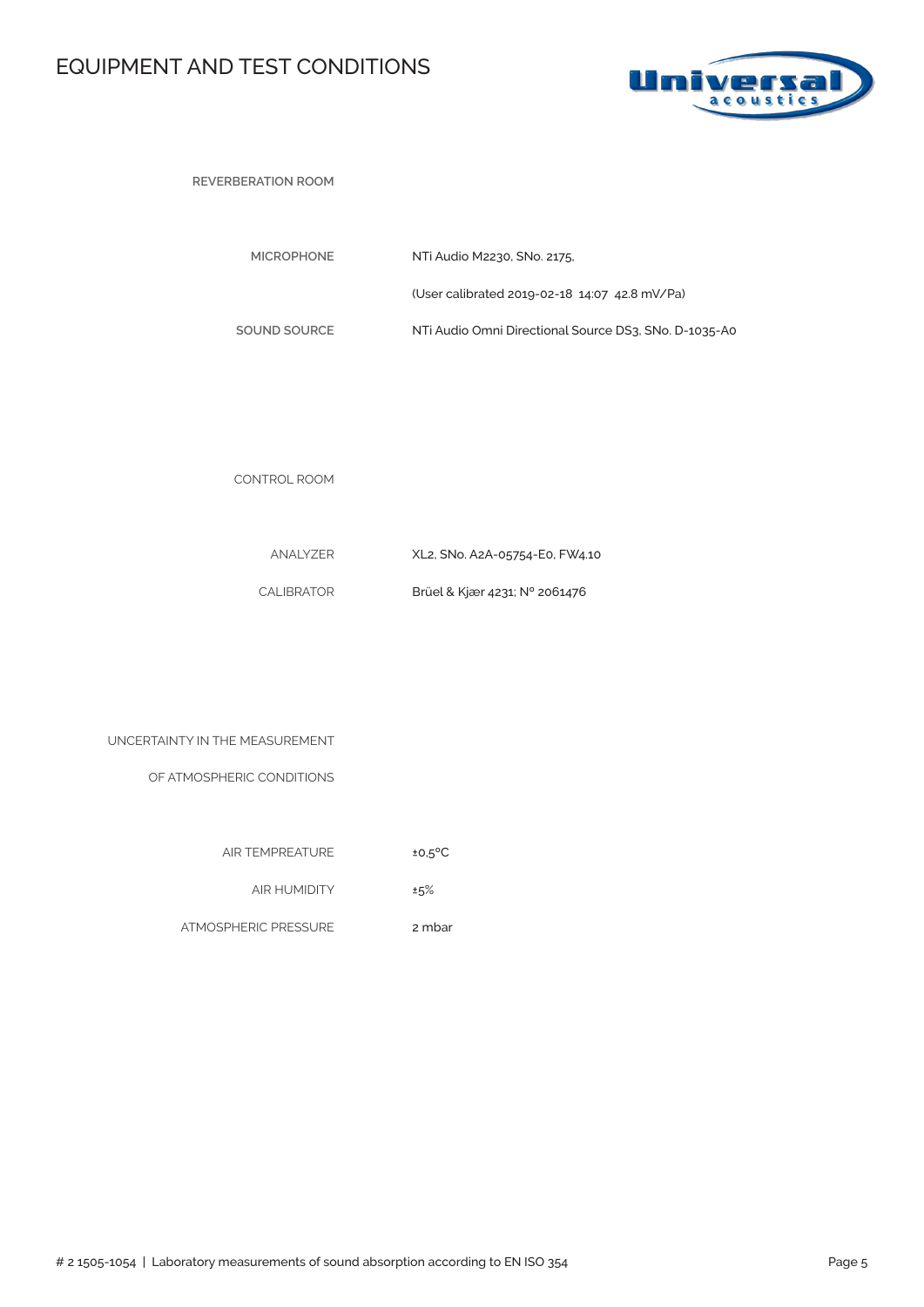#### TEST PROCEDURE AND EVALUATION



The sound absorption coefficient (s) is calculated for the onethirdoctave band 100 Hz to 5 kHz according to

standard EN ISO 354:2003, using the following formula:

$$
\alpha_{s} = A_{T}/s
$$

 $A_T$ 

Equivalent sound absorption area of test specimen, in square metres.

S

Area covered by the test specimen, in square metres.

The equivalent sound absorption area of test specimen is calculated according to the following formula:

$$
A_T = 55.3 \cdot V \left( \frac{1}{c_2 \cdot T_2} - \frac{1}{c_2 \cdot T_1} \right) - 4 \cdot V (m_2 - m_1)
$$

| $\boldsymbol{V}$ | Volume of the empty reverberation room, in cubic metres.                         |
|------------------|----------------------------------------------------------------------------------|
| c <sub>1</sub>   | Propagation speed of sound in air, in metres per second, in the empty            |
|                  | reverberation room.                                                              |
| C <sub>2</sub>   | Propagation speed of sound in air, in metres per second, in the reverberation    |
|                  | room with the test specimen installed.                                           |
| $T_1$            | Reverberation time, in seconds, of the empty reverberation room                  |
| T <sub>2</sub>   | Reverberation time, in seconds, of the reverberation room with the test specimen |
|                  | installed.                                                                       |
| $m1$ : $m2$      | Power attenuation coefficients, in reciprocal metres, calculated according to    |
|                  | ISO 9613 1, using the climatic conditions in the reverberation room.             |

Reverberation time measurements are performed using equalized emission pink noise, in two omnidirectional sound source positions and six fixed microphone positions. For each microphone and source position, the reverberation time is obtained as an average of five decays in each third octave band from 100 Hz to 5 kHz.

Reverberation time measurements of the empty room and of the room with the test specimen installed are carried out consecutively.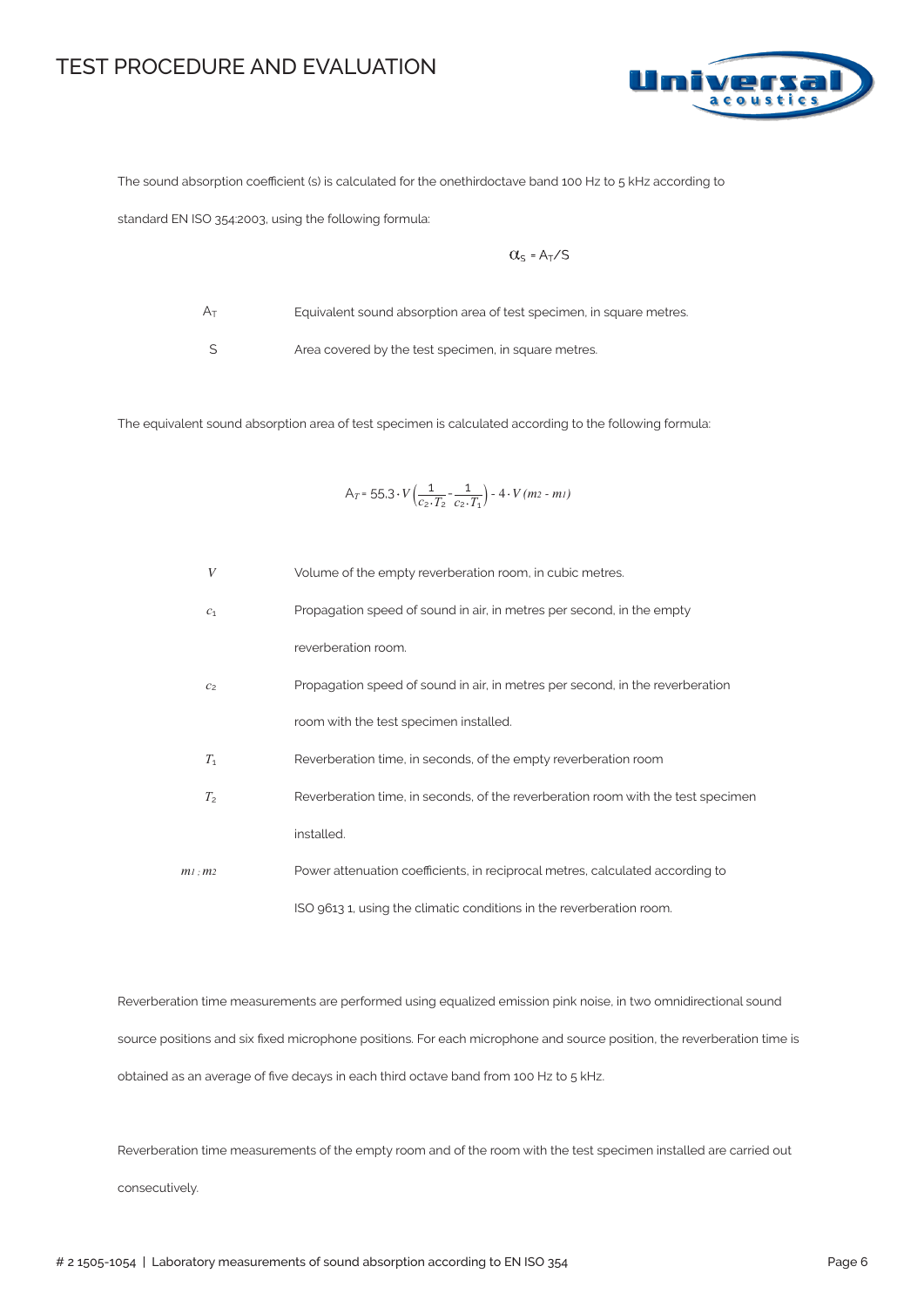### TEST PROCEDURE AND EVALUATION



Measuring chain is verified just before and after the execution of the test.

The guidelines indicated in the applicable internal procedures have been followed:

- PE.MCAA63E: "Procedure to determine the sound absorption in a reverberation room,

according to Standard EN ISO 354".

- PE.MCAA06M: "Procedure to manage the test specimens for acoustic tests in

laboratory".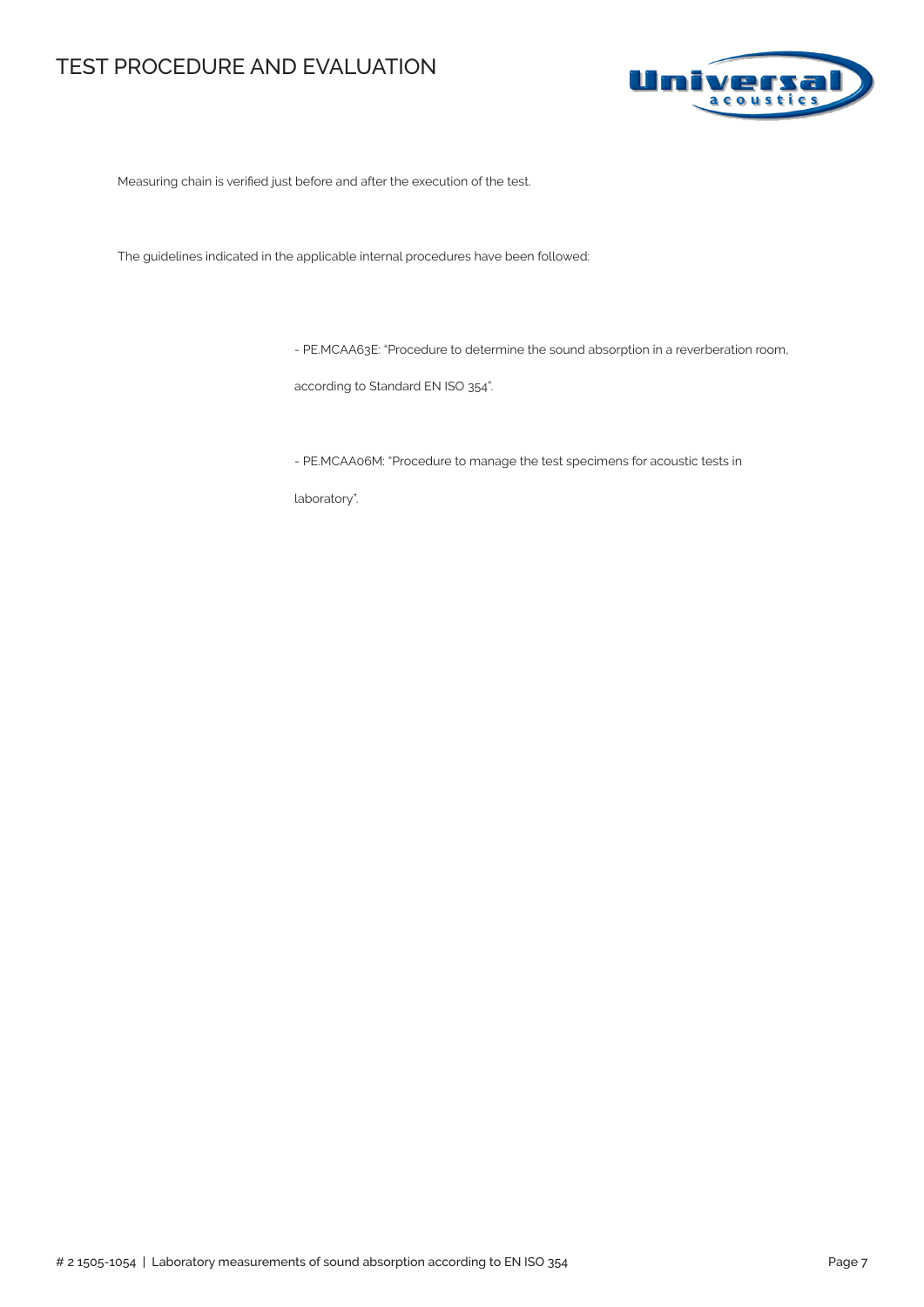



The following results are featured for the test specimen:

- Reverberation times measured in the reverberation room without test specimen (T1) and

with test specimen (T2).

- Sound absorption coefficient S, per onethird octave band from 100 Hz to 5000 Hz, in

table and graph.

- The following parameters, obtained according to Standard EN ISO 11654:1997,

from the sound absorption coefficient S in frequency bands:

- Practical sound absorption coefficient, pi, per onethird octave frequency bands from

125 Hz to 4000 Hz.

- Weighted sound absorption coefficient, αw.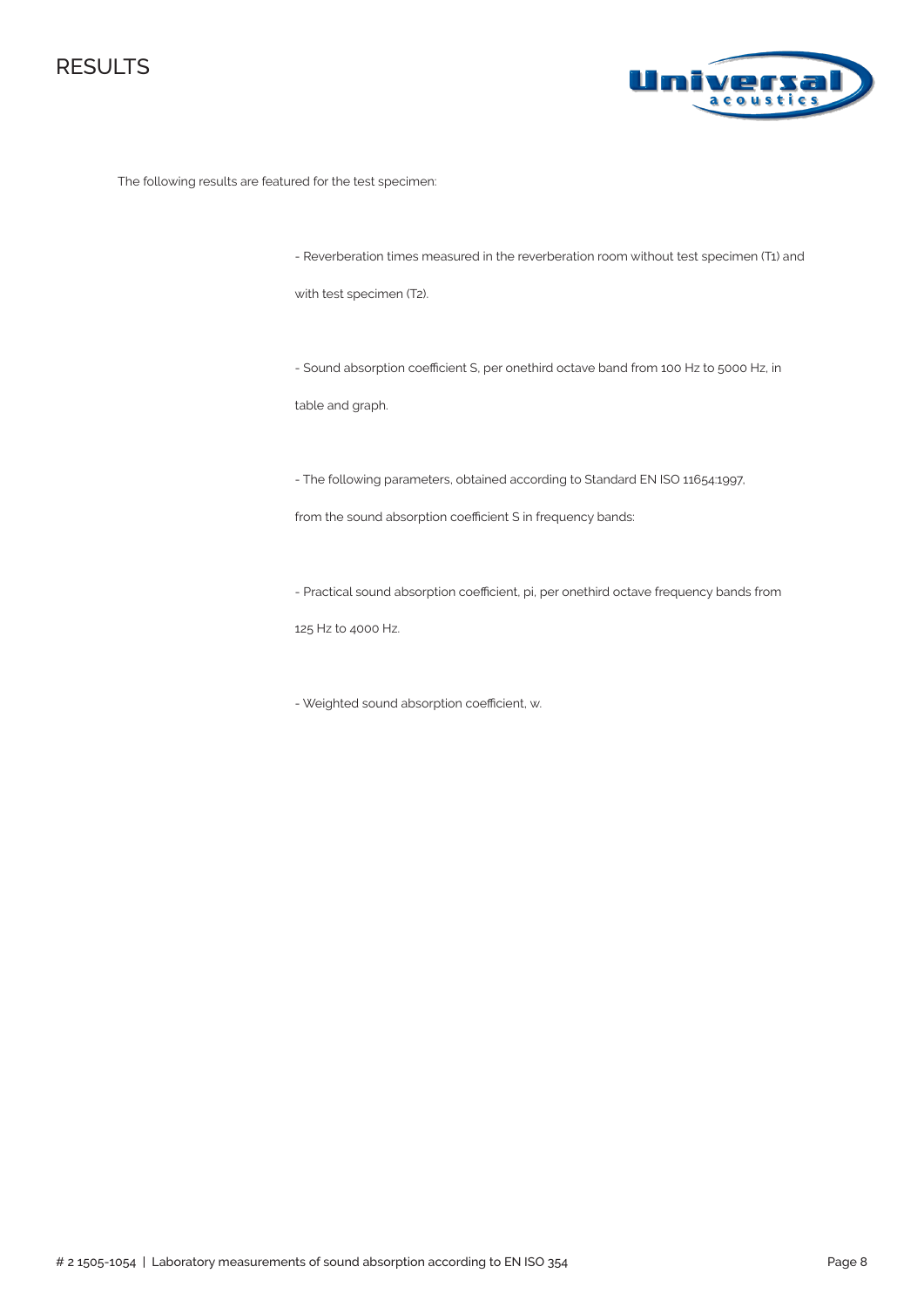